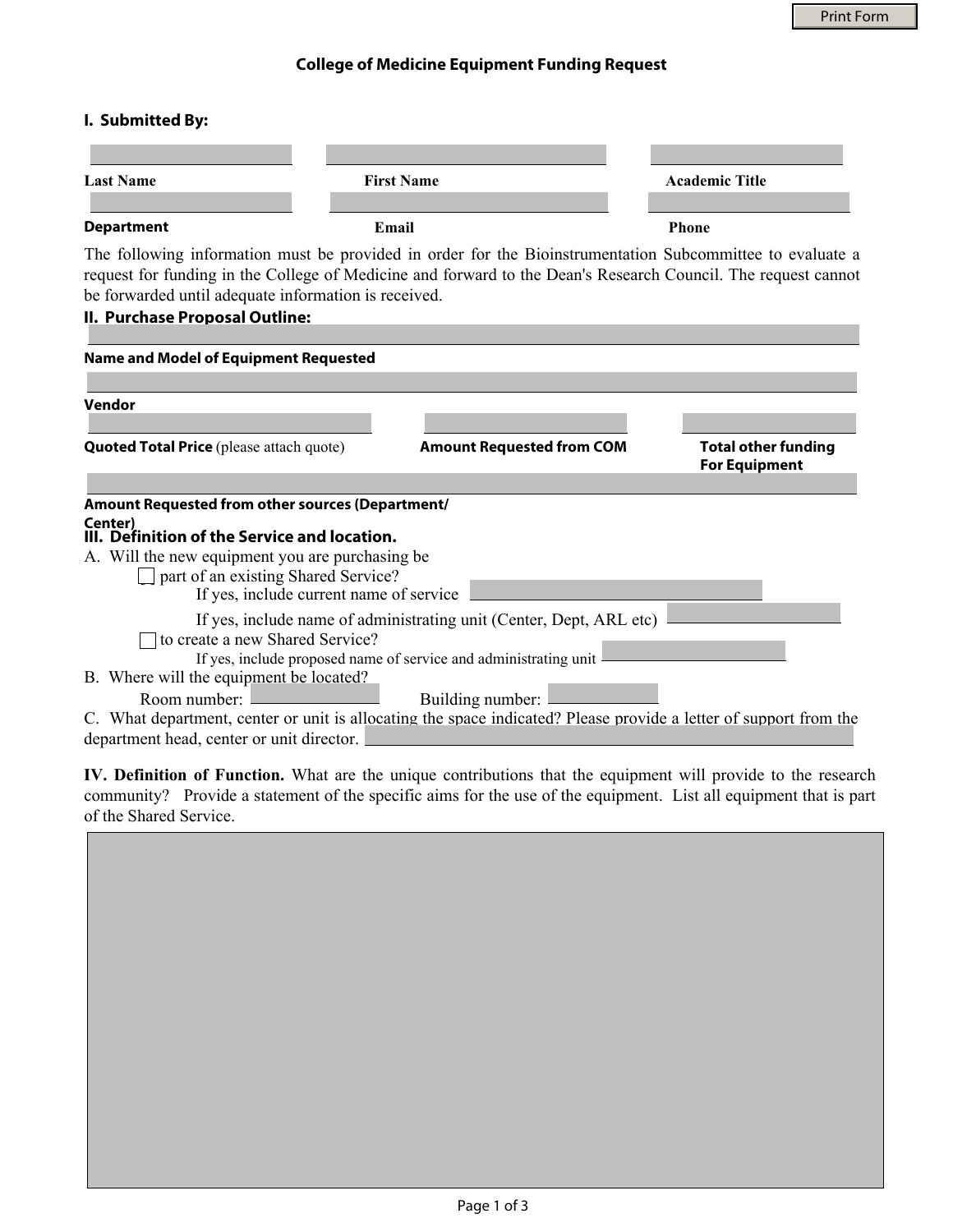# **College of Medicine Equipment Funding Request**

**V. Grants using Equipment.** List grant support from faculty using the service that will require or have used the new/upgraded equipment.

Include the following information: FRS#, Grant/Contract #, Indirect cost rate, PI on grant, Title of grant, Full funding period, Funding period covering this equipment usage, Total funding, Direct costs, Indirect costs.